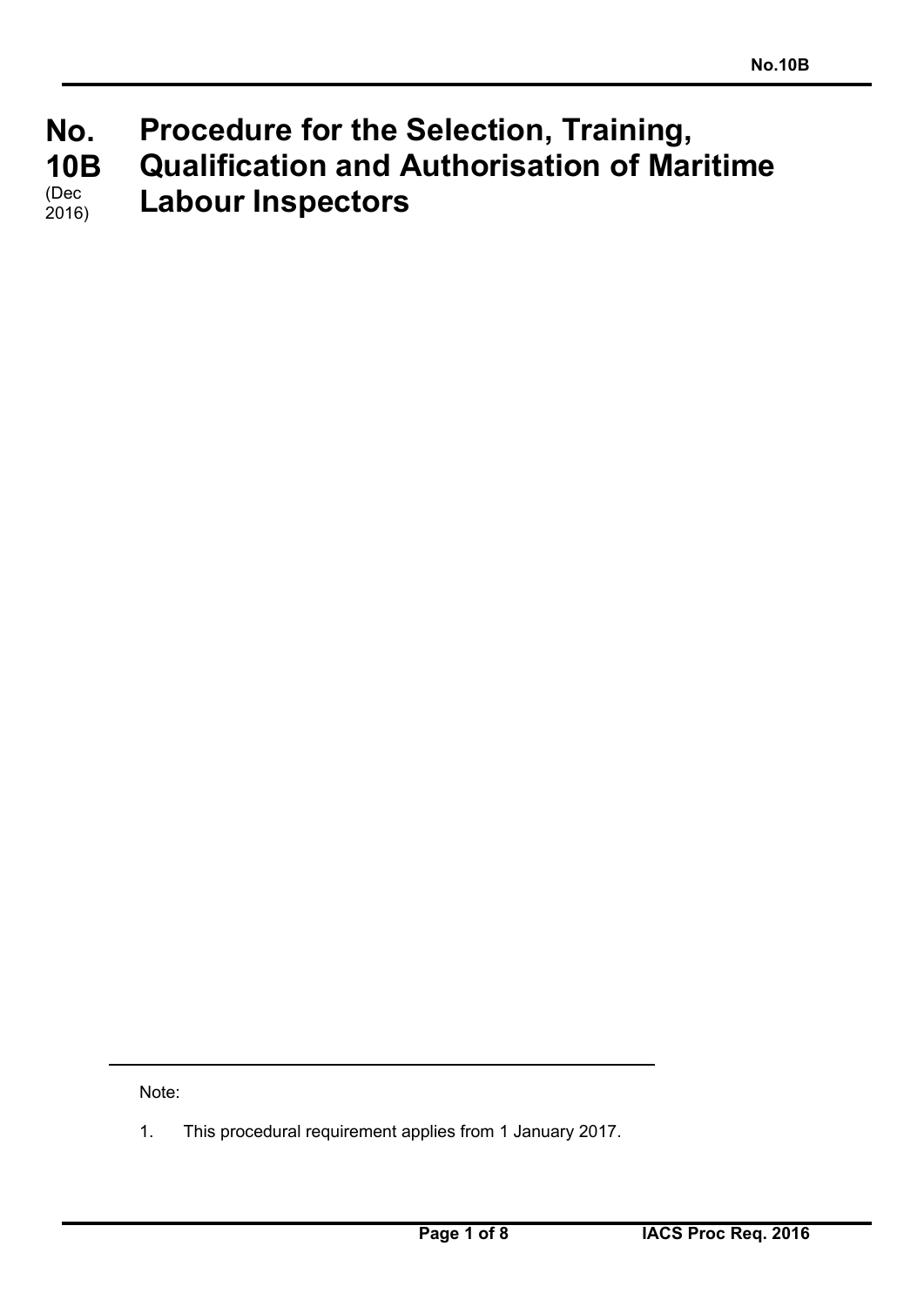

# **LIST OF CONTENTS**

- 1. General
- 2. Competence requirements
- 3. Selection criteria
- 4. Theoretical training
- 5. Examination
- 6. Practical training
- 7. Training (general)
- 8. Authorisation
- 9. Maintenance of authorisation
- 10. Update training
- 11. Records
- Appendix 1. Detailed learning objectives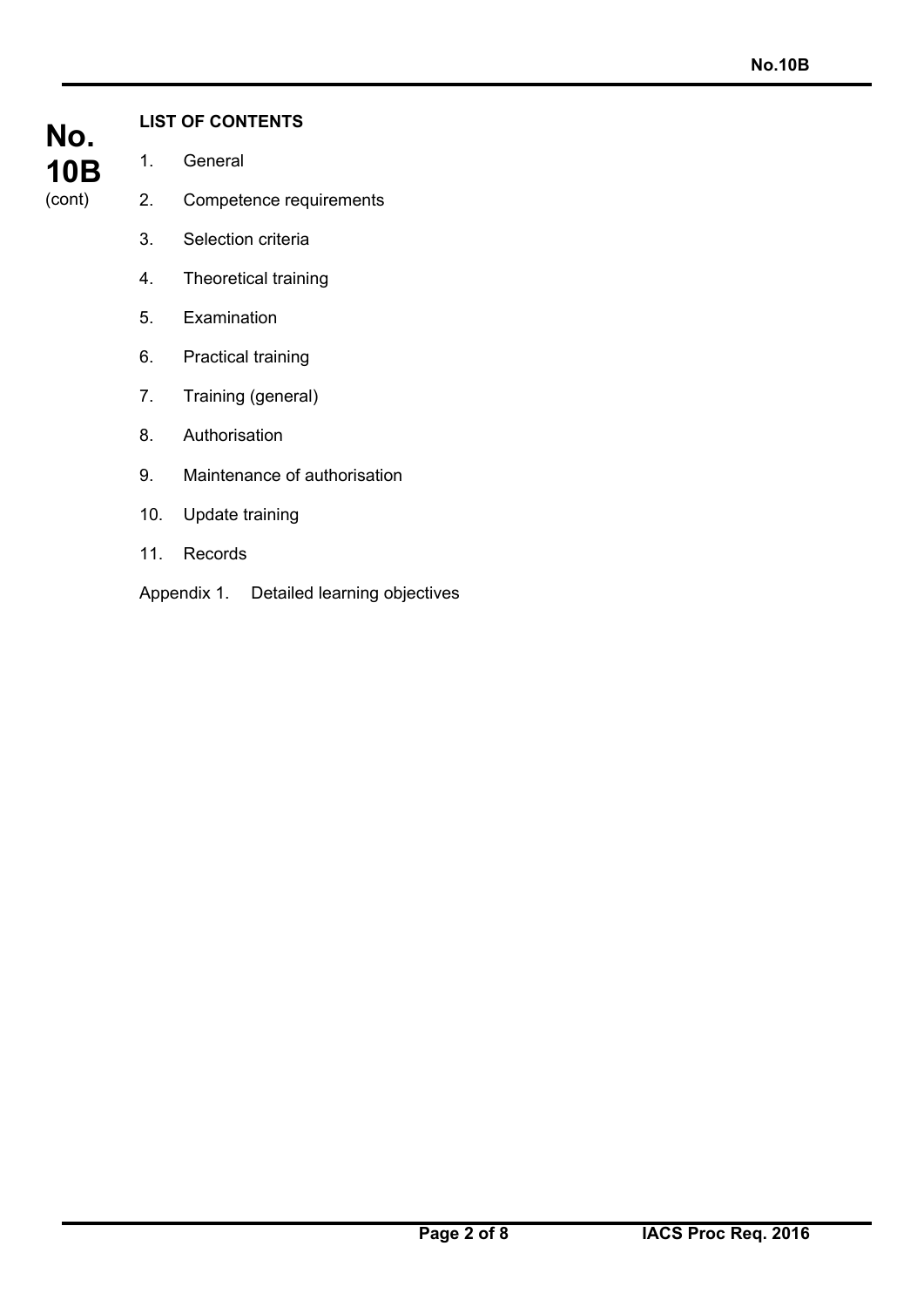#### **1. General**

**No.** 

**10B**  (cont)

1.1 This Procedural Requirement describes the IACS requirements for the selection, training, qualification and authorisation of maritime labour inspectors responsible for verifying compliance with the Maritime Labour Convention, 2006 (MLC, 2006). These requirements have been developed in accordance with the provisions outlined below.

1.2 Paragraph 3 of Standard A5.1.4 of the MLC, 2006 *"Inspection and enforcement"* requires that "Adequate provision shall be made to ensure that the inspectors have the training, competence, terms of reference, powers, status and independence necessary or desirable so as to enable them to carry out the verification and ensure the compliance referred to in paragraph 1 of this Standard."

1.3 Paragraph 1 and subparagraph 1(b) of Standard A5.1.2 of the MLC, 2006 *"Authorization of recognized organizations"* requires that "the competent authority shall review the competency and independence of the organization concerned and determine whether the organization has demonstrated, to the extent necessary for carrying out the activities covered by the authorization conferred on it, that the organization has the ability to maintain and update the expertise of its personnel;"

1.4 Paragraph 4 of Guideline B5.1.2 of the MLC, 2006 *"Authorization of recognized organizations"* requires that "Each Member should require the recognized organizations to develop a system for qualification of staff employed by them as inspectors to ensure the timely updating of their knowledge and expertise."

#### **2. Competence requirements**

2.1 Those responsible for verifying compliance with the requirements of the MLC, 2006 must be able to demonstrate:

- 1. Knowledge and understanding of the principles and practice of management systems auditing.
- 2. Knowledge and understanding of the requirements of MLC, 2006.
- 3. Awareness of applicable national laws and regulations and relevant international **instruments**

See Appendix 1 for a more detailed list of learning objectives.

2.2 In addition, they must demonstrate that they have the ability to apply such knowledge and understanding and that they are capable of carrying out effective inspections of the seafarers' working and living conditions on board against the MLC, 2006.

2.3 The competences described above may be acquired as a result of any combination of the following:

- 1. Previous relevant qualifications and experience.
- 2. Theoretical training.
- 3. Practical training.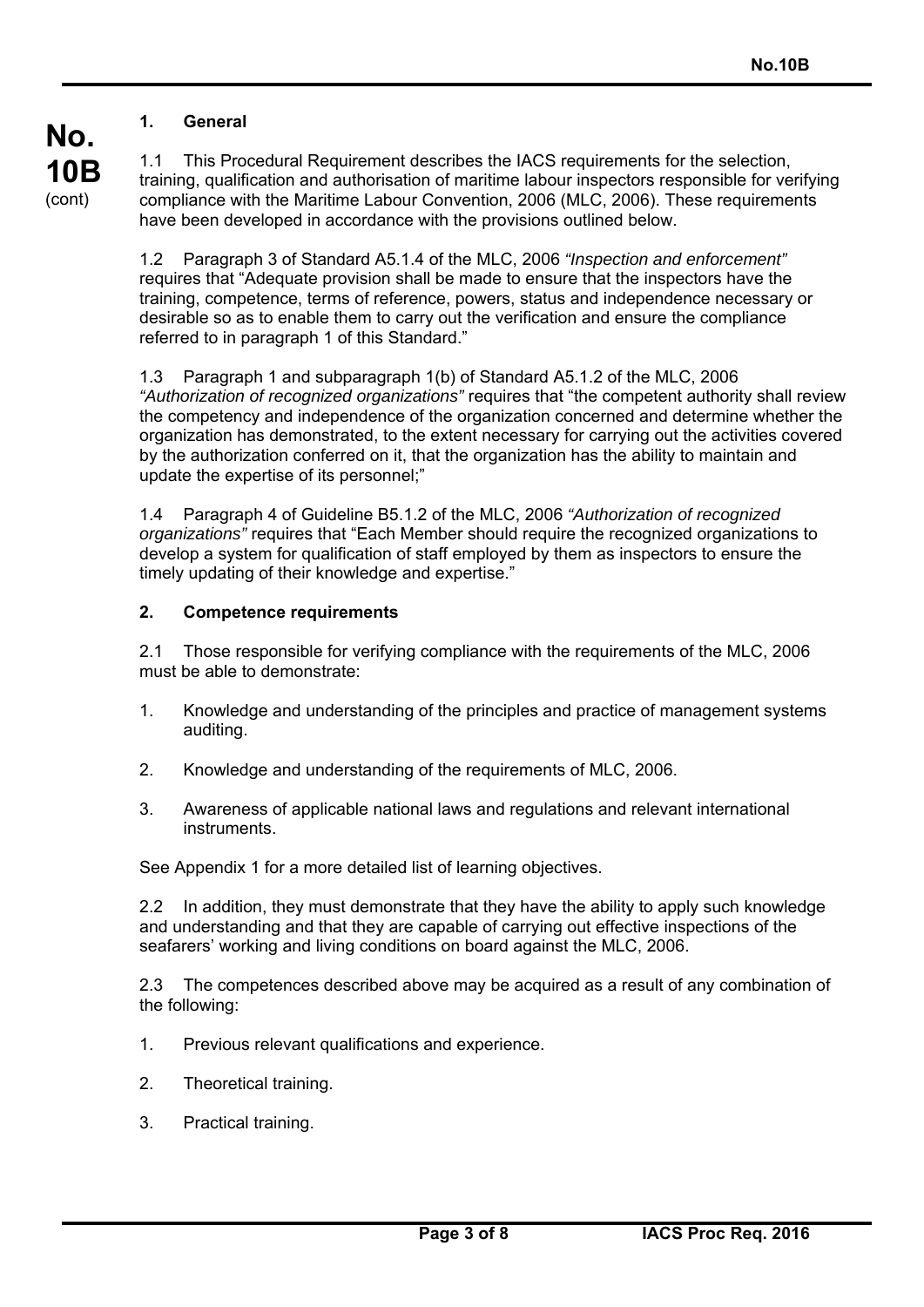### **3. Selection Criteria**

**No.** 

**10B**  (cont)

3.1 In order to be accepted for training as a maritime labour inspector, the candidate must be, as a minimum:

3.1.1 marine management systems auditor qualified in accordance with PR 10; or

3.1.2 survey staff qualified in accordance with PR 7. In addition, the candidate must have at least five years of experience in areas relevant to the technical or operational aspects of shipboard operational management. Such experience may be gained in the following ways:

- ship classification or statutory surveys; or
- sea-going service as a certificated watch-keeping officer; or
- employment in a technical role (for example: technical manager, superintendent, operations manager) in a ship management company; or
- any combination of these three.

3.2 Exceptionally, alternative qualifications and experience may be considered provided that they can be shown to be at least equivalent to those specified in paragraph 3.1 above and are an acceptable basis for maritime labour inspector.

#### **4. Theoretical training**

4.1 Theoretical training should address all the areas listed in paragraph 2.1 above. The time spent on each topic and the level of detail that it is necessary to include will depend on the qualifications and experience of the trainees, their existing competence in each subject, and the number of training inspections to be carried out.

4.2 The training may be modular in structure, in which case the period over which the theoretical training is delivered must not exceed twelve months.

4.3 A minimum of five days of theoretical training shall be provided. Where appropriate, some elements may be delivered by means such as distance learning and e-learning. One day of distance or e-learning is considered equivalent to one day of classroom training. However, at least three days shall be classroom-based in order to allow for discussion and debate and to allow candidates to benefit from the experience of the trainer.

4.4 In addition, in case of candidate not qualified as a marine management systems auditor, the candidate must have attended at least one day of classroom-based training in the principles and practice of management system auditing.

#### **5. Examination**

5.1 Confirmation that the learning objectives have been met shall be demonstrated by written examination<sup>1</sup> at the end of the theoretical training, or at the end of each module if the training is not delivered in a single training course.

 $<sup>1</sup>$  This can be done in paper or electronic format.</sup>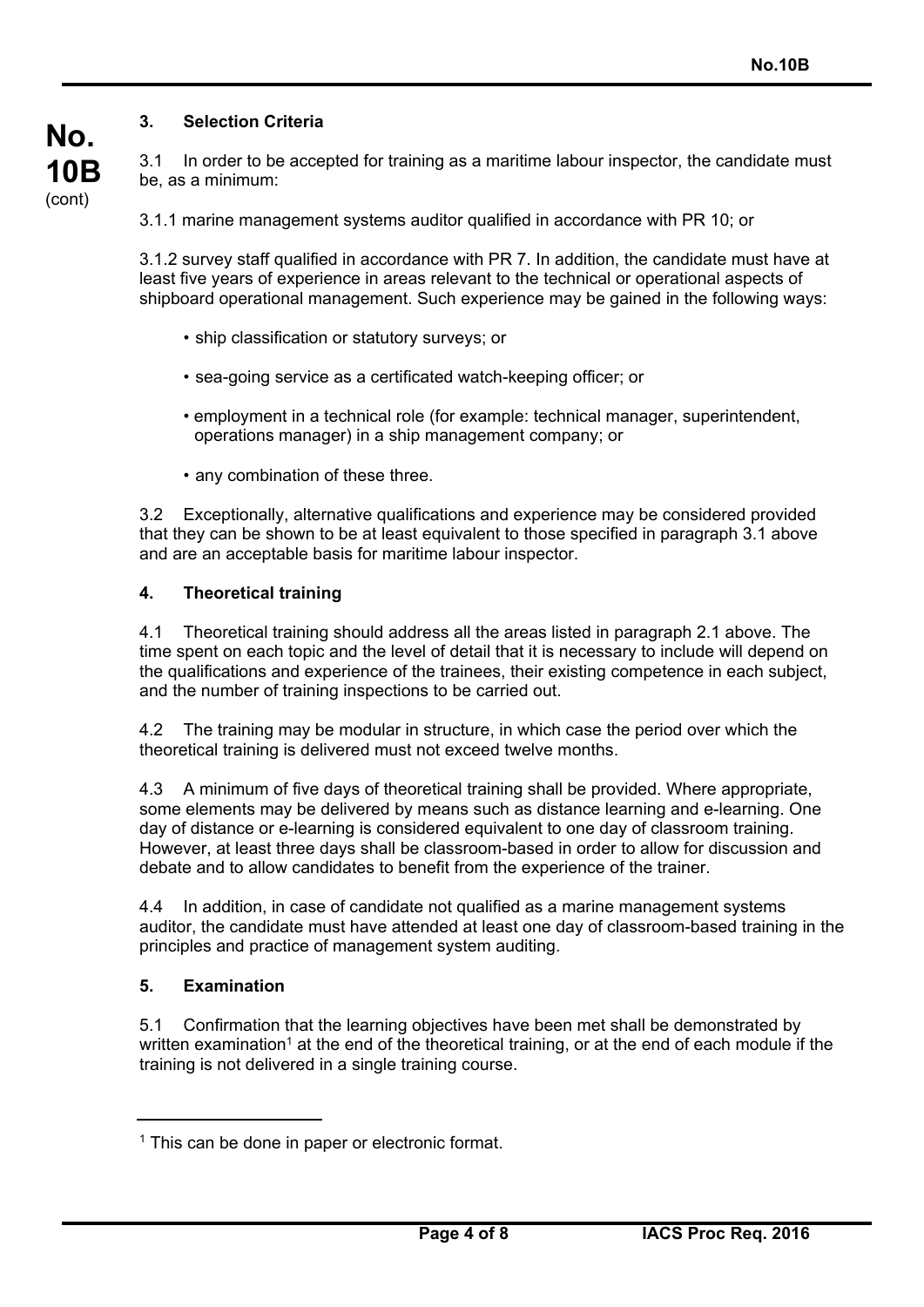**No. 10B**  (cont)

5.2 If the trainee fails the written examination, or any part thereof, a single resit will be permitted. A candidate who fails the resit will be required to undergo the corresponding theoretical training again before being allowed to make another attempt at the examination.

5.3 A candidate who passes a written examination shall receive a certificate, statement or other record indicating which of the competences specified in paragraph 2.1 have been addressed, and the dates on which the corresponding training took place.

### **6. Practical training**

6.1 A person authorised to carry out maritime labour inspection must have completed under supervision and in accordance with the following criteria at least:

- 1. one inspection within the scope of maritime labour initial, intermediate or renewal inspection for a qualified marine management systems auditor; or
- 2. two inspections within the scope of maritime labour initial, intermediate or renewal inspection for a survey staff not qualified as a marine management systems auditor.

6.2 All training inspections stated in 6.1 above must be carried out under the supervision of qualified inspectors and inspections must be completed within twenty-four months of the end of the theoretical training.

6.3 The duration of each maritime labour inspection is to include preparation and reporting time but not travel time.

6.4 The training inspections described in paragraph 6.1 constitute the minimum requirement, and each society should establish procedures for ensuring and demonstrating that the competence required by paragraph 2.2 has been achieved. The final number of training inspections should be sufficient not only to demonstrate competence, but also to ensure that the prospective inspector has had sufficient practice to provide the confidence necessary to work alone.

6.5 In addition to the training inspections described above, candidates must have completed a Declaration of Maritime Labour Compliance (DMLC) Part II review under supervision. This may be carried out as part of the theoretical classroom training. Amended DMLC Part II may be used if the complete DMLC Part II was sent for re-review.

## **7. Training (general)**

7.1 The total training must not be less than the minima specified in 4.3, 4.4 and 6.1 above except in those cases in which theoretical and/or practical training are reduced based on the candidate's previous qualifications and experience.

#### **8. Authorisation**

8.1 A record shall be maintained, indicating authorisation granted to candidates who have passed the written examination required by paragraph 5.1 and who have successfully completed the practical training described in paragraph 6.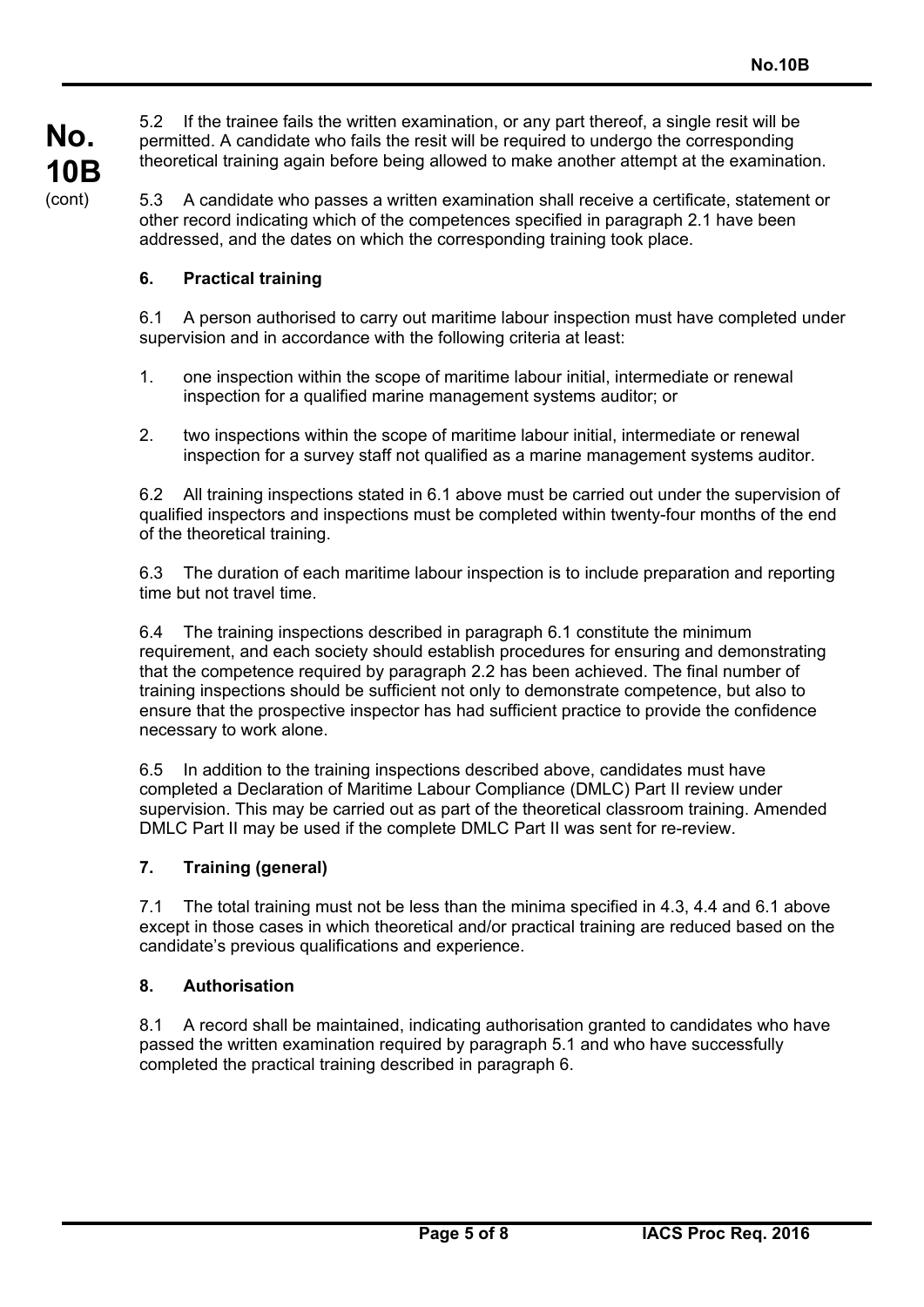#### **9. Maintenance of authorisation**

9.1 A qualified inspector who has not performed at least one maritime labour inspection, addressing all aspects of the MLC, 2006 in any twenty-four-month period shall be required to undergo revalidation training of one maritime labour inspection under the supervision of a qualified inspector. ISM/ISPS audits can be substituted for the maintenance of this authorisation.

9.2 A qualified inspector who has not performed any maritime labour inspection in any fiveyear period shall be required to undergo revalidation training to include a one-day refresher course and one maritime labour inspection under the supervision of a qualified inspector. The refresher course should include familiarisation with the latest version of the inspection and certification procedures, changes in national regulatory requirements, new or updated reporting systems, the most recent guidance on the interpretation and application of the MLC, 2006. This course may be delivered by alternative learning methods (distance learning, video conference, webinars, etc.).

#### **10. Update training**

10.1 Each society must ensure that its inspectors are kept informed of all regulatory and procedural developments related to MLC, 2006 and that they receive guidance on matters of regulatory and procedural interpretation as these evolve.

#### **11. Records**

- 11.1 Records shall be created and retained for each inspector indicating:
- 1. Qualifications and experience gained prior to training as a maritime labour inspector
- 2. Theoretical training received
- 3. Examination results
- 4. Practical training received
- 5. Authorisations granted
- 6. Update training received
- 7. Re-authorisation in the event of lapsed authorisations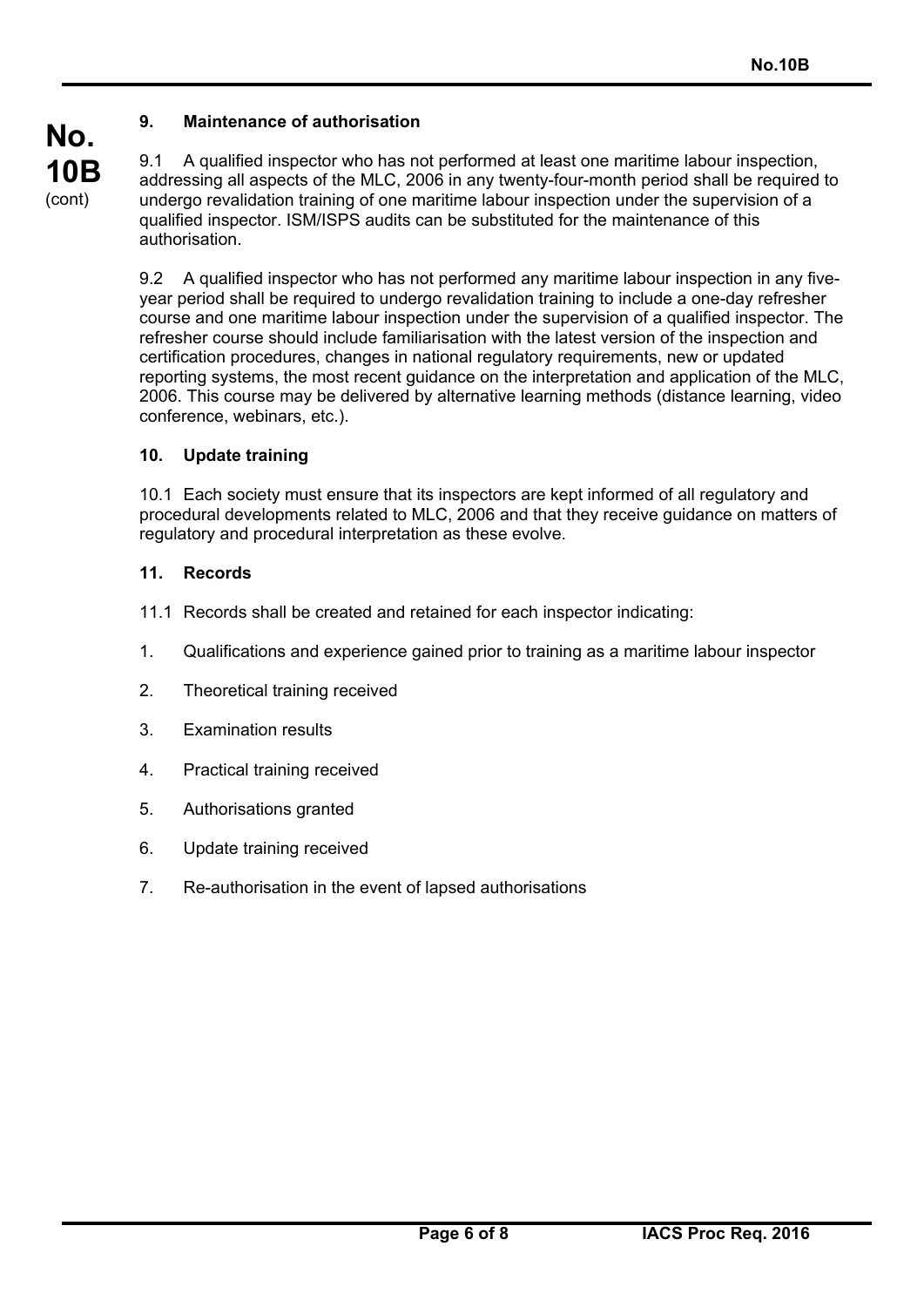# **Appendix 1**

**No.** 

**10B**  (cont)

# **Detailed learning objectives**

Those responsible for verifying compliance with the MLC, 2006 must be able to demonstrate knowledge and understanding of:

#### **1. The principles and practice of management systems auditing**

- The terminology used in management systems and their verification.
- General management systems principles and concepts.
- The design, implementation and administration of a documented management system.
- Continual improvement in a management system.
- Audit objectives.
- The roles, responsibilities and activities of the auditor.
- The preparation and planning of an audit.
- The execution of the audit.
- Audit reporting and follow-up.
- The management of an audit team.

NOTE: Marine management systems auditors, including ISO qualified auditors, are deemed to have met above requirements.

#### **2. The requirements of the Maritime Labour Convention, 2006**

- The background to the MLC, 2006 and the maritime context.
- Articles of the MLC, 2006.
- Title 1 Minimum requirements for seafarers to work on a ship.
- Title  $2$  Conditions of employment.
- Title 3 Accommodation, recreational facilities, food and catering.
- Title 4 Health protection, medical care, welfare and social security protection.
- Flag State inspection and certification under Title 5.
- Complaints under Title 5.
- Port State Control under Title 5.
- Applicable national regulatory requirements for implementing the MLC, 2006.